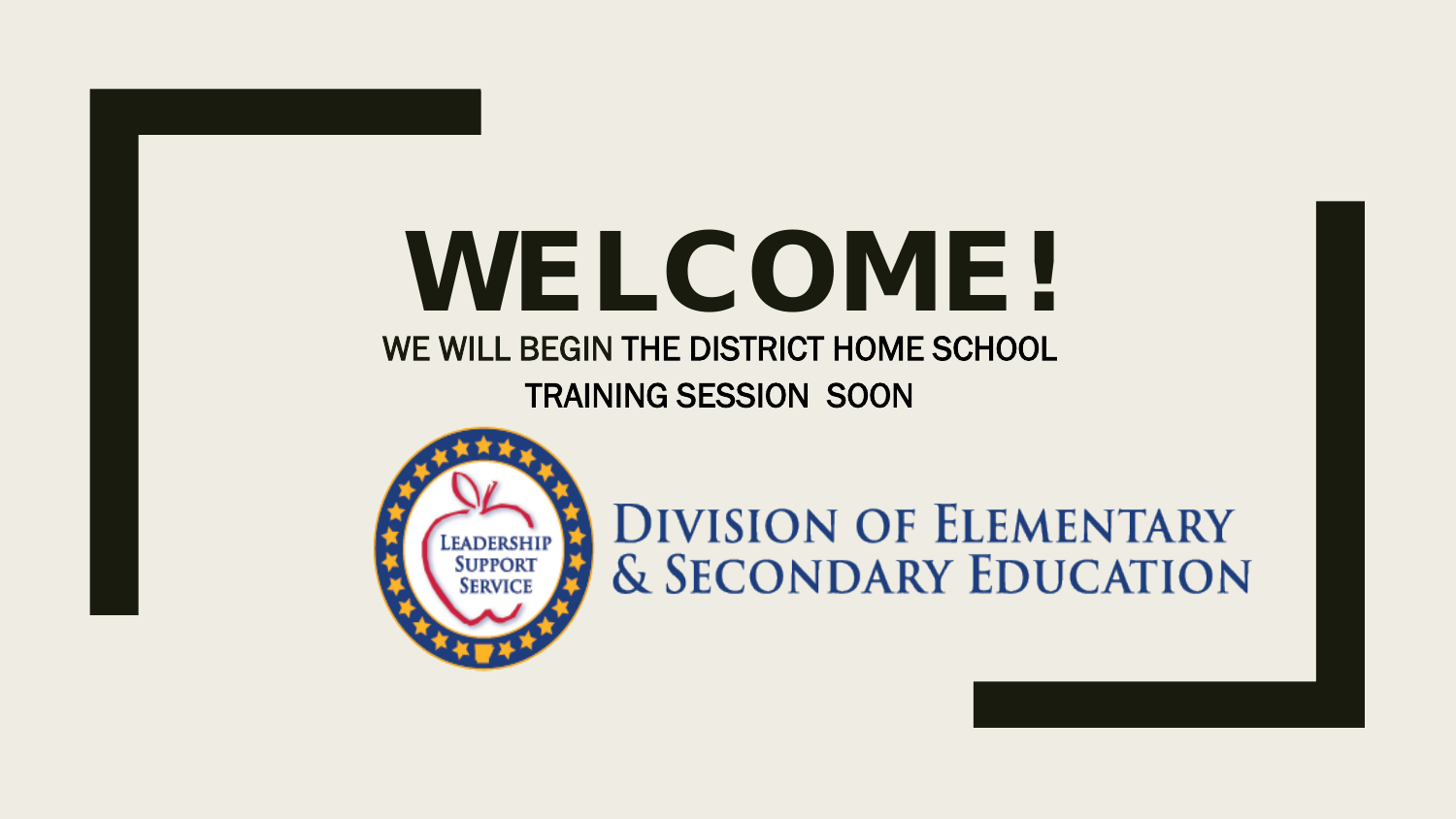# Reminders and Clarifications

### ■ Confidentiality

- Contacting Home School Parent
- Registration
- Home School Year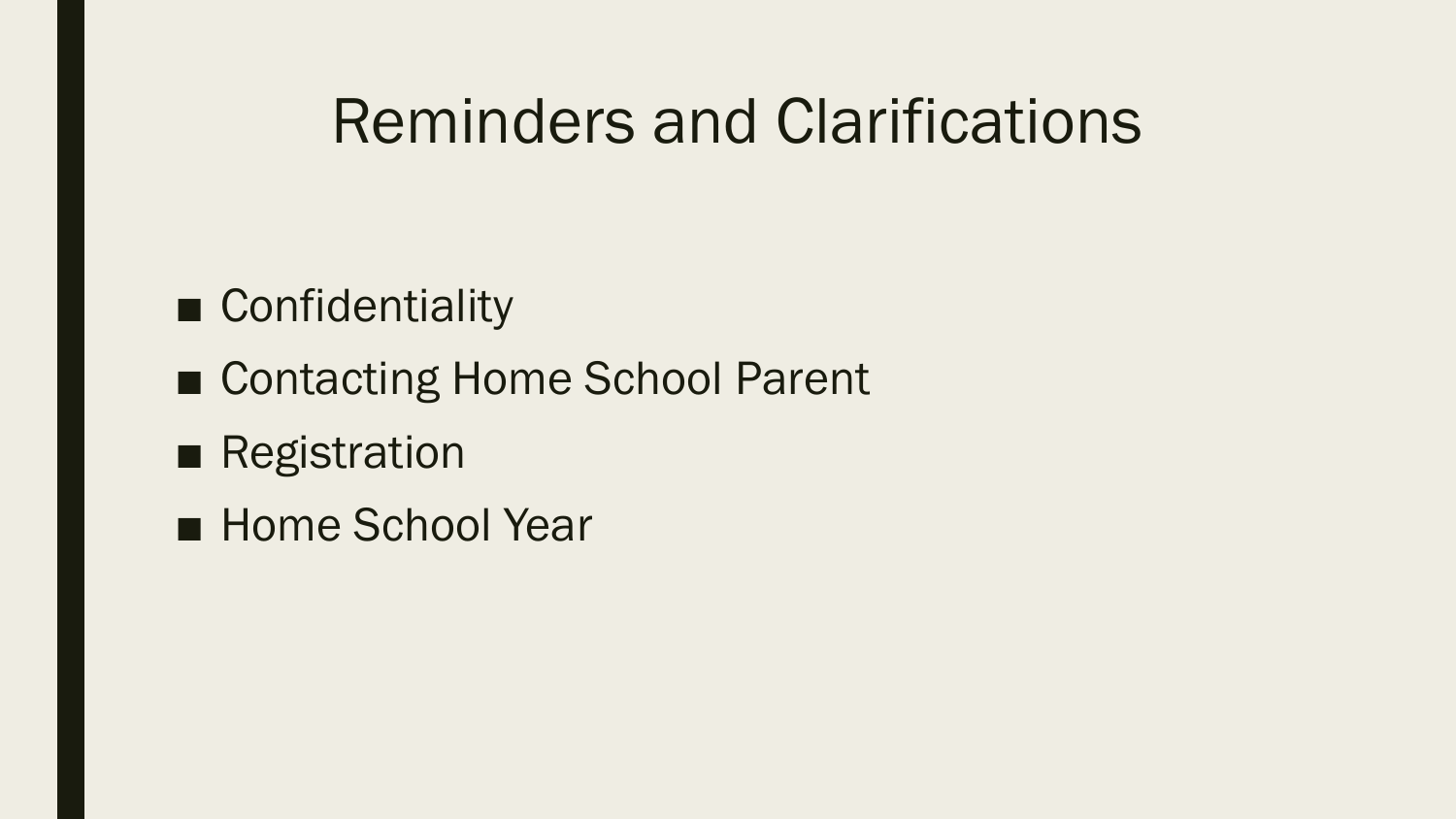# Moving Into a New School District:

- A home school parent has 30 days when moving in the state to fill out a Notice of Intent to Home **School**
- If a home school student is moving from district to district the parent needs to call the resident school district and give them the new address, new resident school district, and any other information that has changed
- The resident school district will then email all of the information to me and I will get it changed for you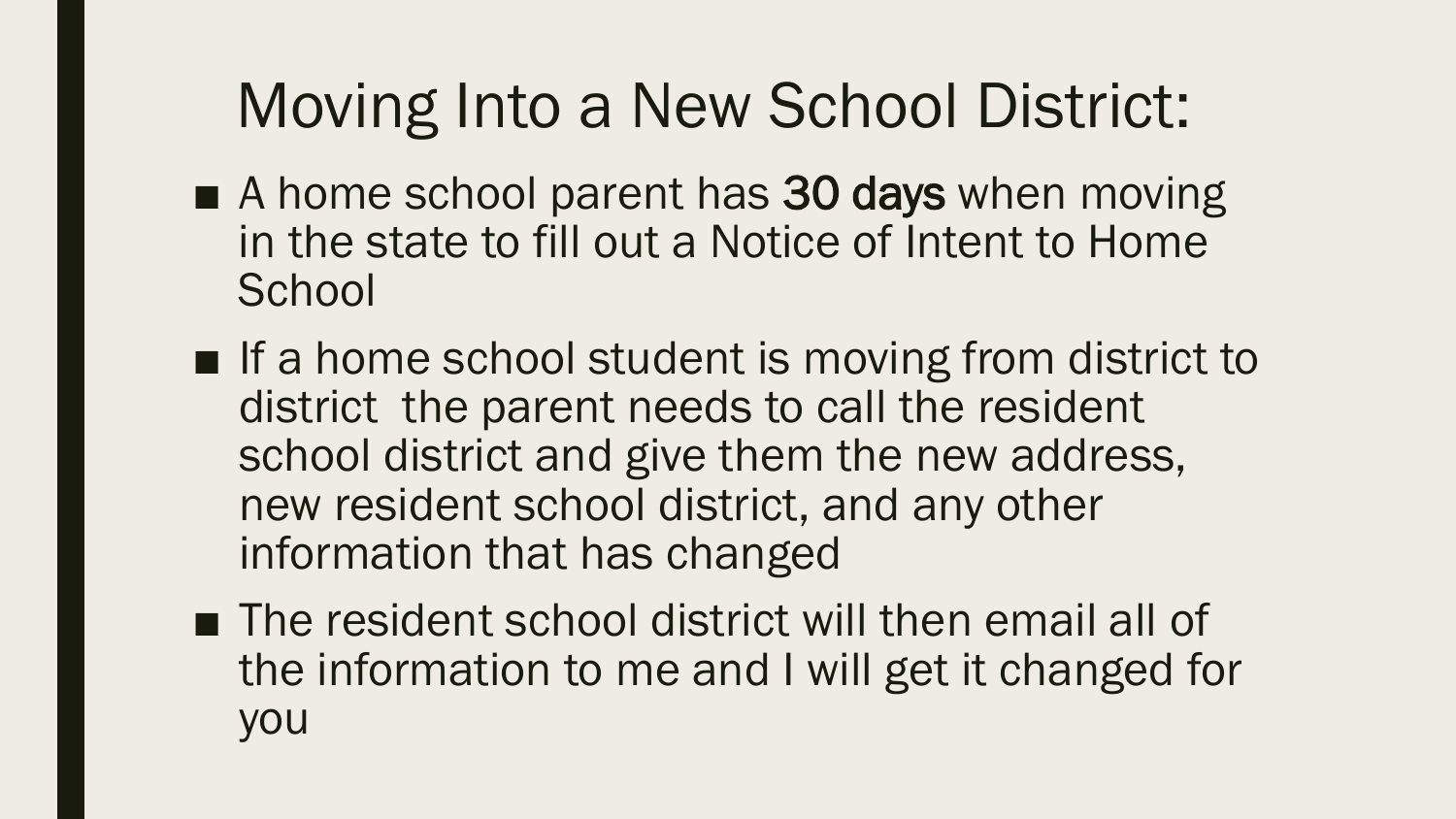Enrollment of Private or Home School Students in an Endorsed Concurrent Enrollment Course at a Public School:

- Students in private or home school are eligible to participate
- They shall not be charged for the endorsed concurrent enrollment course unless the school district also charges public school students or open-enrollment public charter school students for the endorsed concurrent class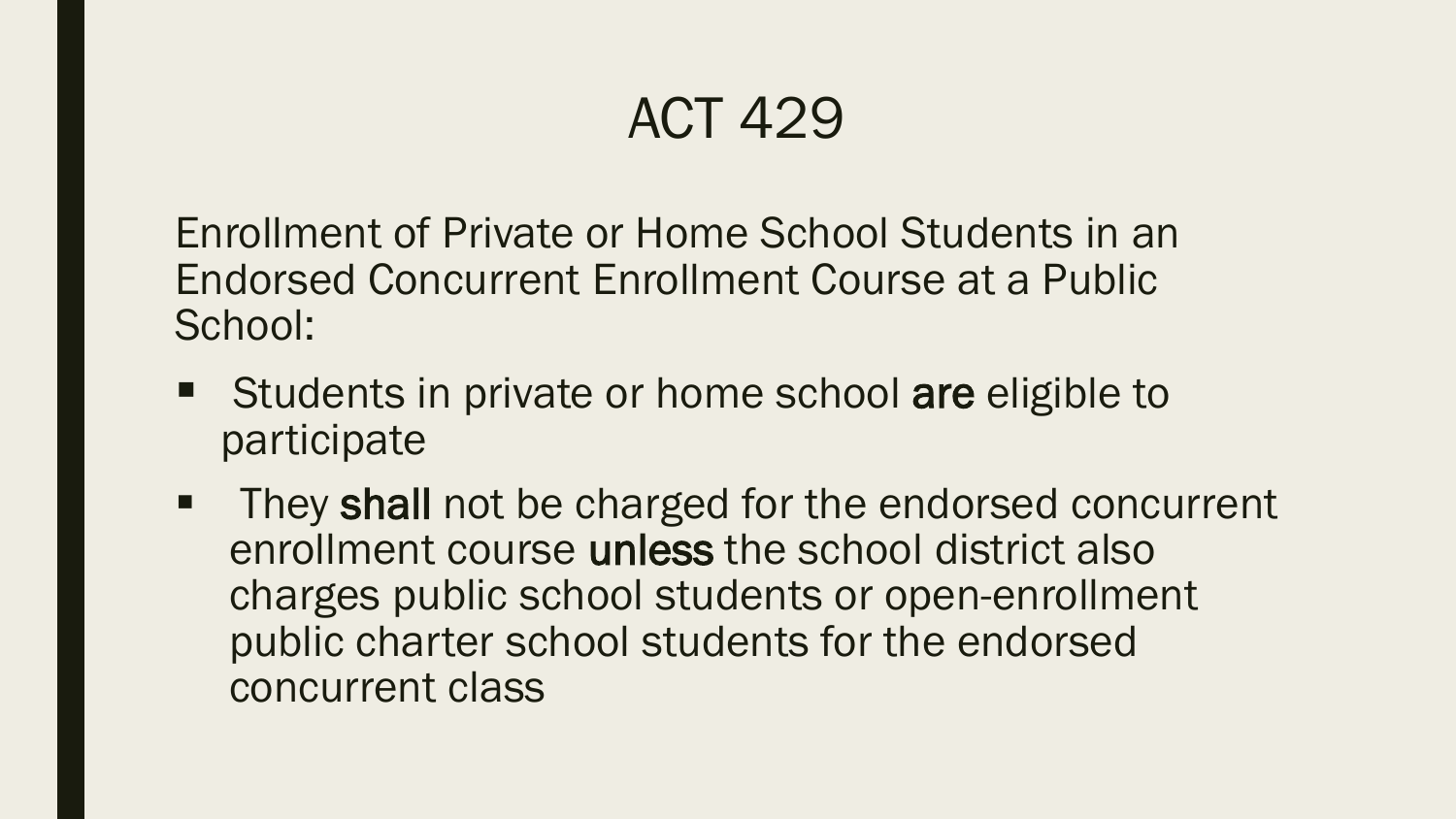# Act 430

This law is amended to allow a nonpublic student to enroll in an academic course at a public school or an openenrollment public charter school :

- Wording is changed from "may" to "shall." Which means there is no gray area; the school districts DO have to abide by this law
- The public school district or open-enrollment public charter school "may" seek a waiver from the DESE regarding the requirements of this section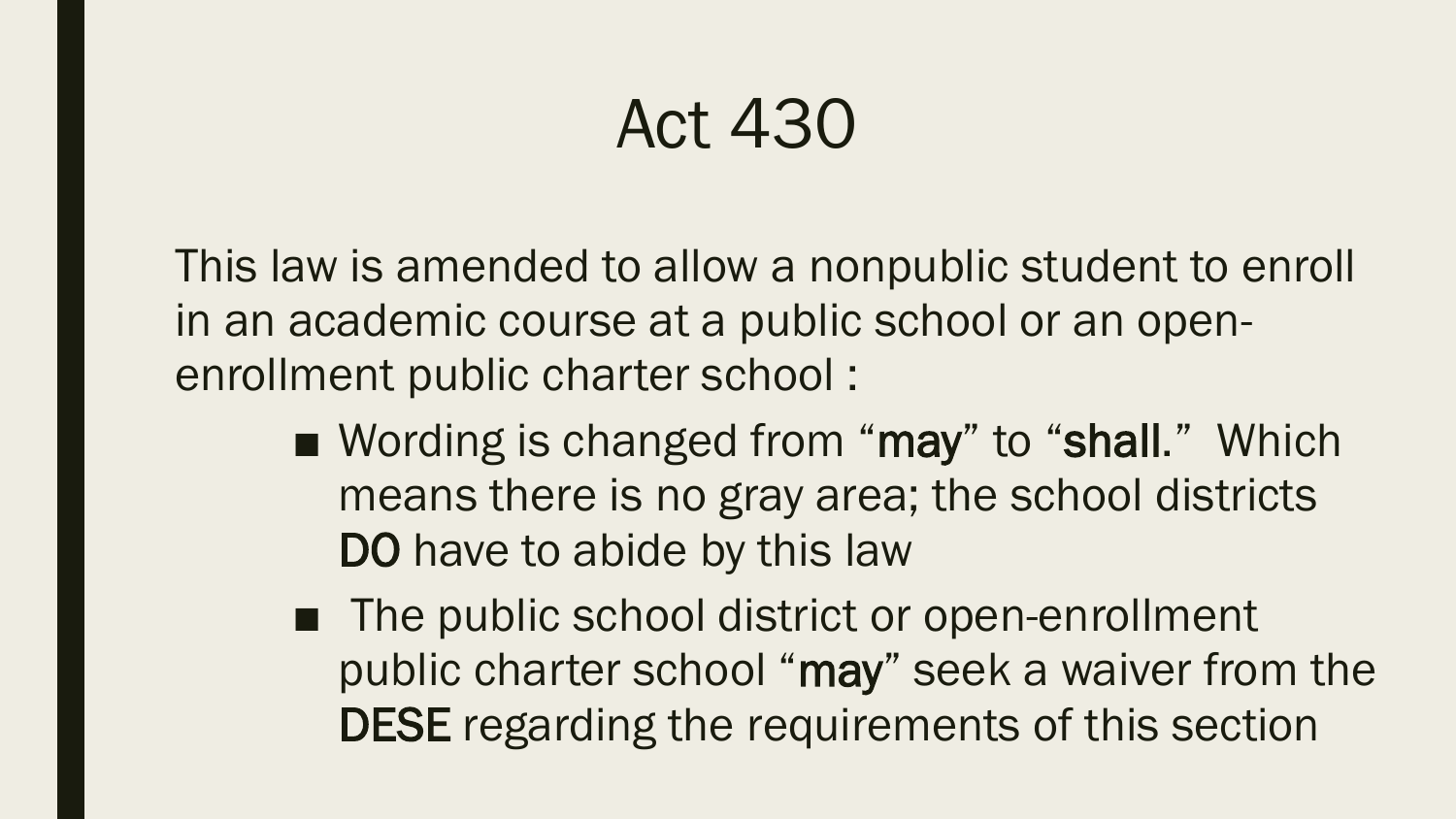# Act 430 Continued

The public or charter school "may":

- Provide transportation
- Drop the private or home schooled student from an academic course in the event of excessive unexcused absences
- A private or home schooled student is not considered truant due to unexcused absences
- The public or charter school "shall" provide a final grade and transcript when the course is completed
- This does not apply to statewide open-enrollment public charter schools that operates as a virtual school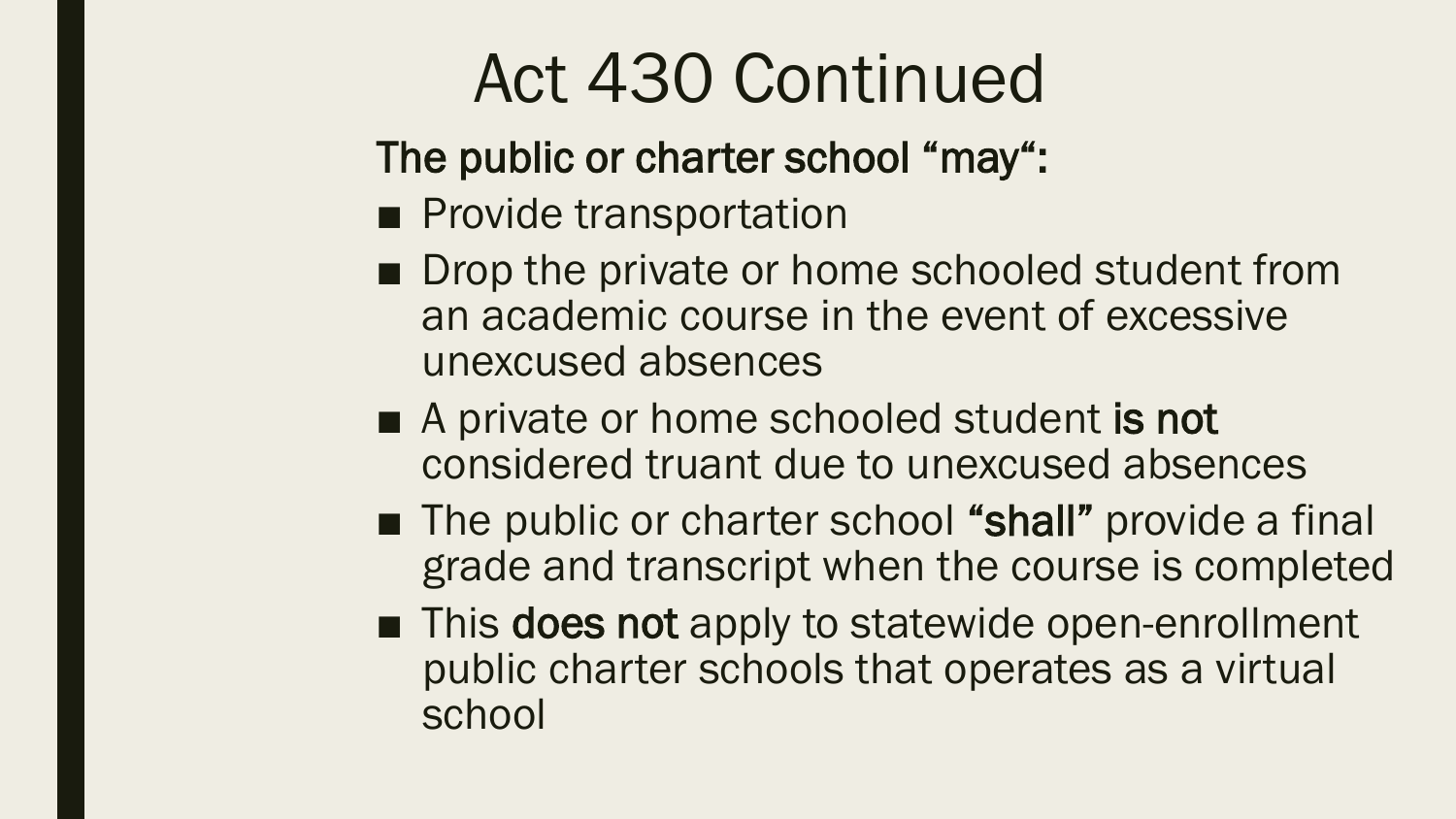# ACT 456: Arkansas Concurrent Challenge Scholarship Program:

#### ■ Offers at least 50% discount on tuition

■ State-supported 2 year or 4 year college or university

# ACT 549: Lottery Scholarship:

- To amend eligibility requirements for the Arkansas Academic Challenge Scholarship to include applicant's super score on the **ACT**
- **Home school students are eligible for this scholarship**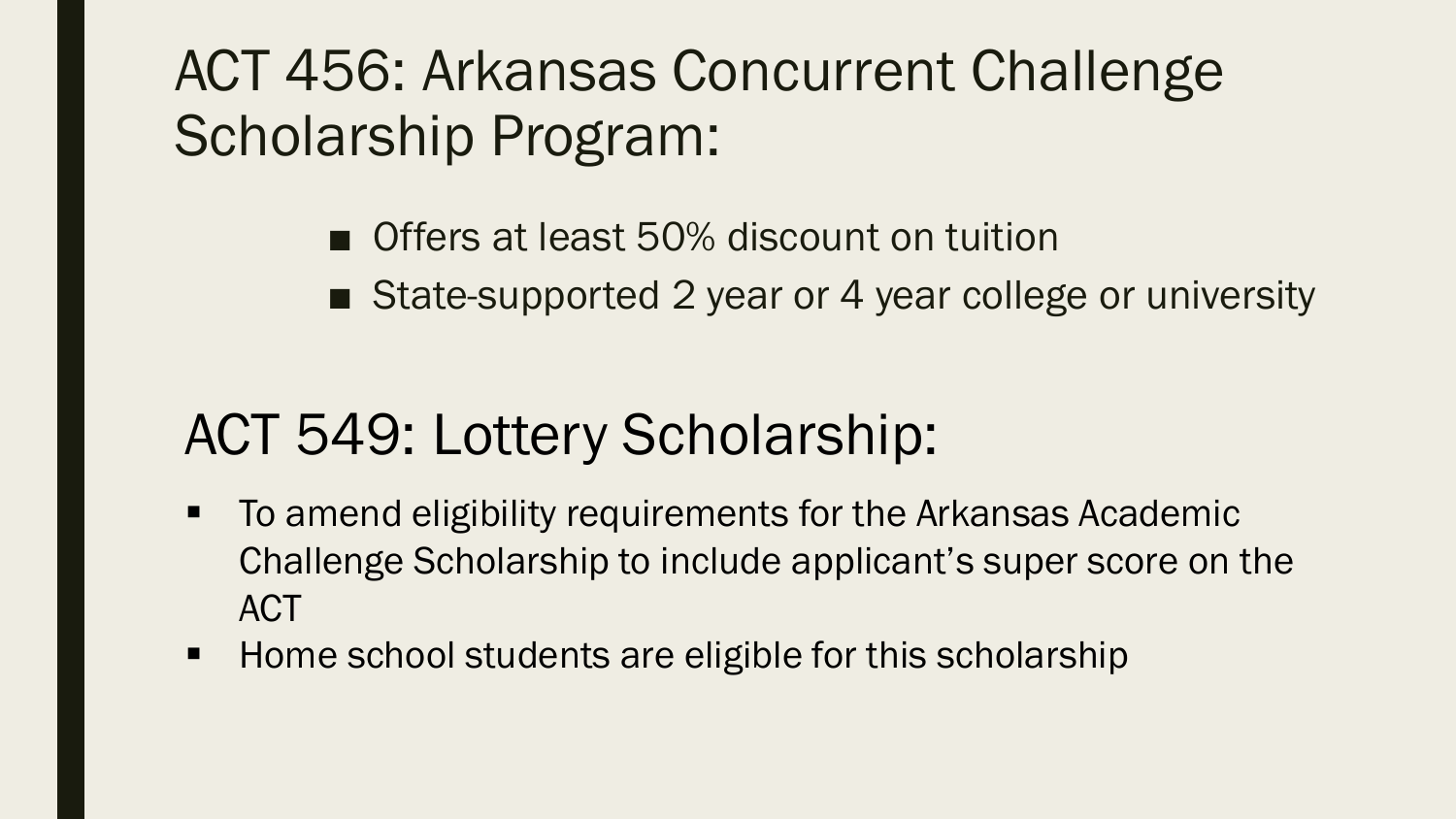To amend the law concerning Educational Neglect; and to amend the law concerning Reports of Educational Neglect made to the Child Abuse Hotline

# ACT 617

To amend the law concerning the requirements for a Driver's License or Instruction Permit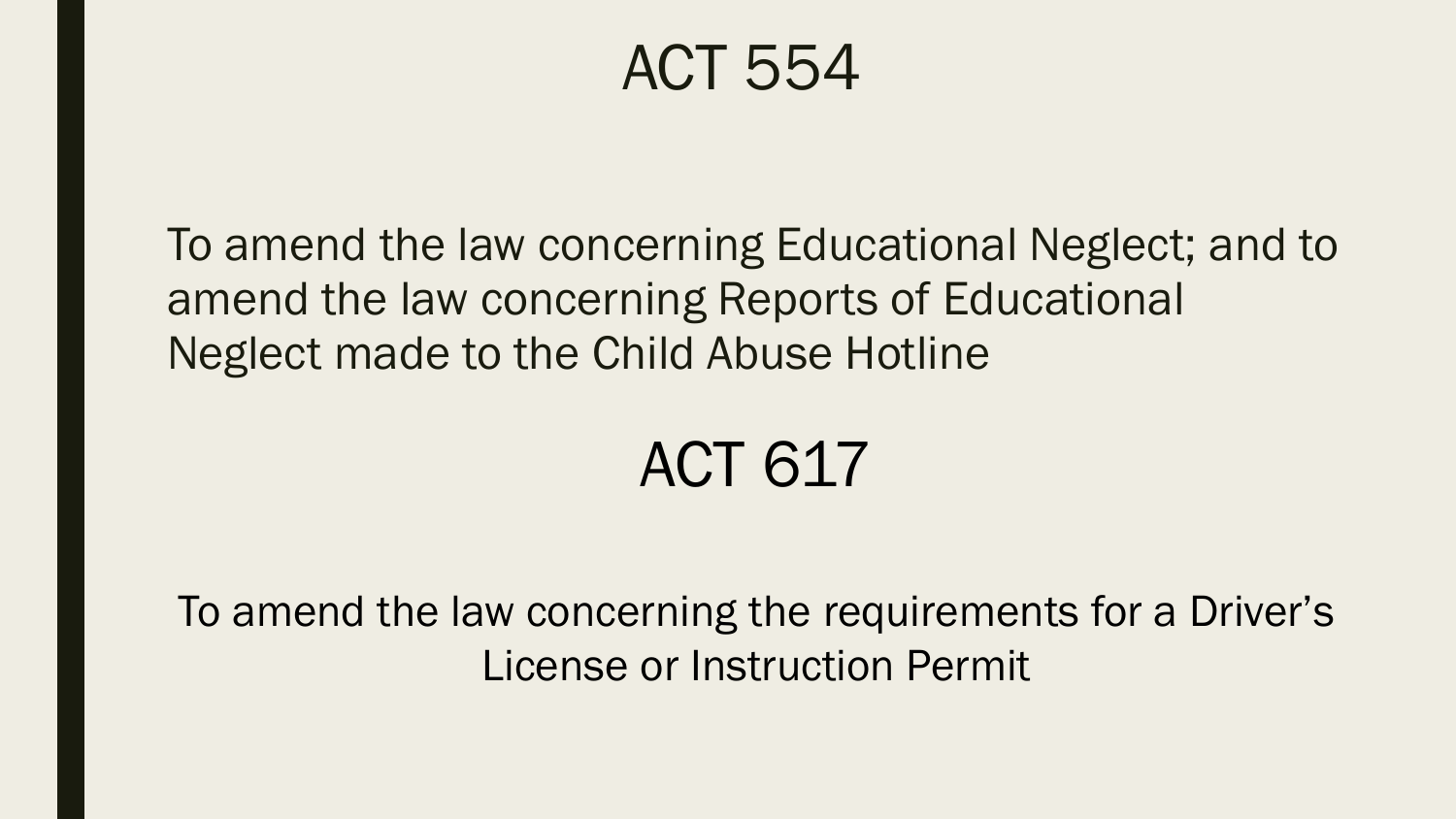Participation of Home School Students in Interscholastic Activities

- A home school student shall not participate in interscholastic activities at more than one (1) public school at a time
- A home school student may participate at another school other than resident school if there is mutual agreement between both schools
- Home school students may begin participating in an interscholastic activity that is non athletic immediately upon being approved
- Home school students participating in interscholastic activity that are athletic activities will have a 1 (one) calendar year wait time before participating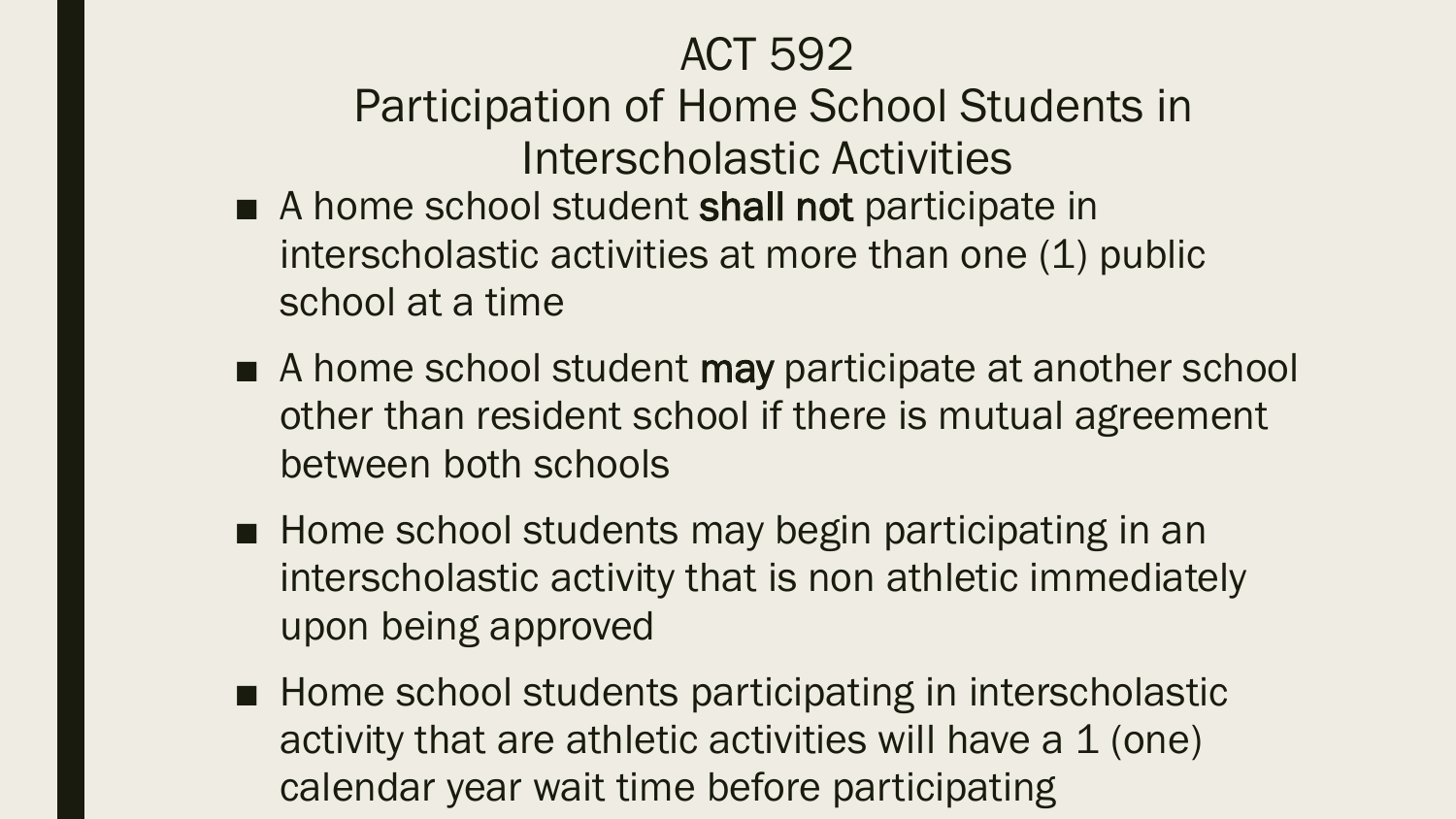# Participation of Home School Students In Interscholastic Activities Continued

 A home school student may begin participating in an interscholastic activity that is an athletic activity immediately upon being approved to if the student is approved by July 1 of the school year the home school student will be enrolled in grade seven (7)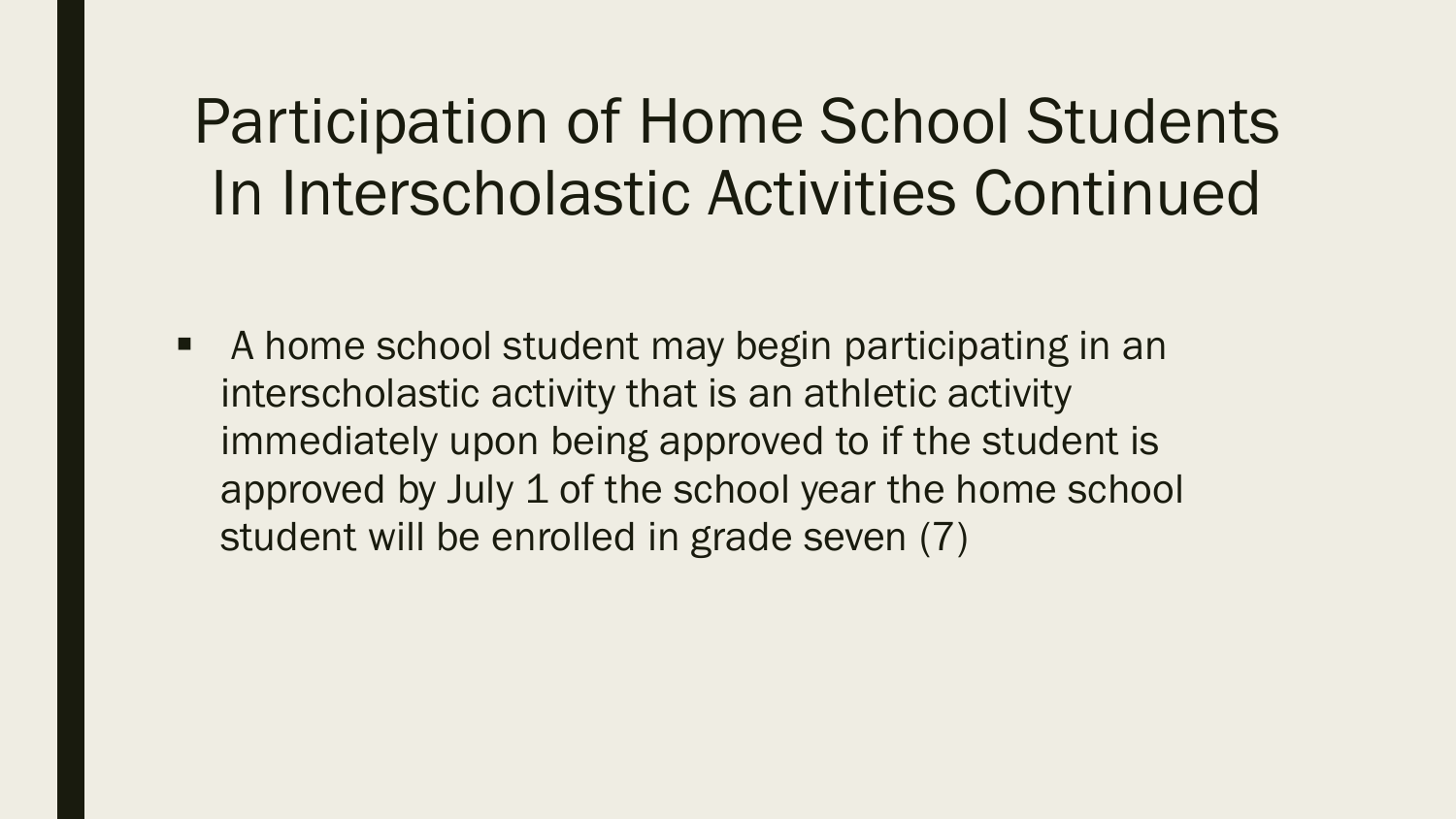## To Participate In Interscholastic Activities a Home School Student Must:

- Provide the principal a notice of the desire to participate before all deadlines established for students enrolled in the resident school
- In the notice, provide academic eligibility by obtaining a minimum test score of the thirtieth percentile on the Stanford Achievement Test, Tenth Edition, or another nationally recognized norm-referenced test in the previous twelve (12) months OR
- A minimum score on a test approved by the State Board Education
- If approved, the student will have the opportunity to try out, etc. if all criteria have been met: tryout criteria, standards of behavior and codes of conduct, academic criteria, practice times, required drug testing, permission slips, waivers, and physical exams, and participation fees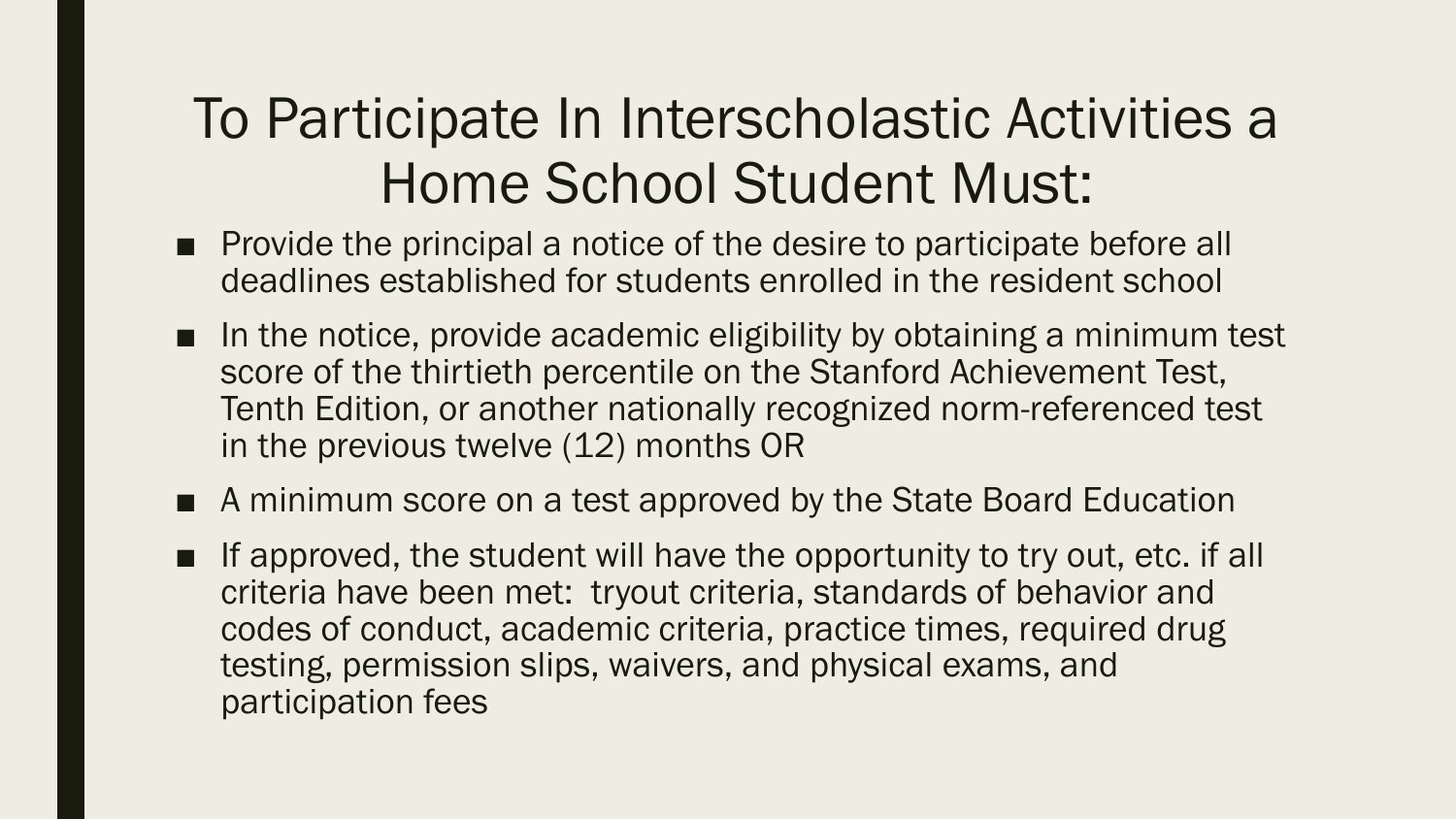## A Home School Student Who Participates in an Interscholastic Activity May be:

- Required by the school district in which they are participating to be at the school not more than one (1) period per school day
- Transported by the school district in which they participate, to and from interscholastic activities as the resident school transports other students who are enrolled in the resident school
- A student who withdraws from a Triple A member school to be home schooled shall not participate in an interscholastic activity in the resident school district for a minimum of 365 days after the student withdraws from the member school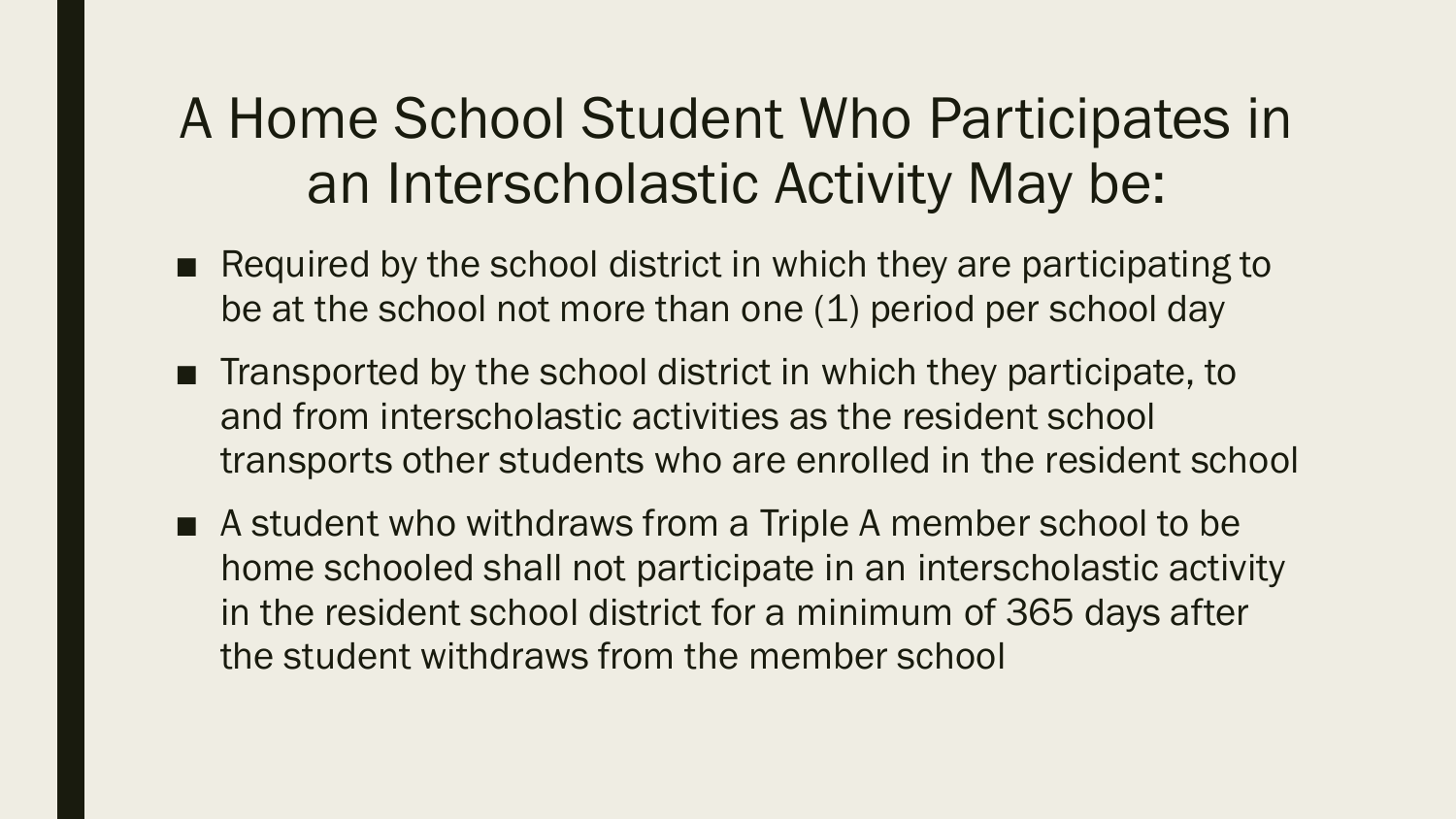## Participation of Home School Students in Interscholastic Activities

A public school shall provide a reasonable alternative to any prerequisite for eligibility to participate in an interscholastic activity that the home school student is unable to meet because of his/her enrollment in home school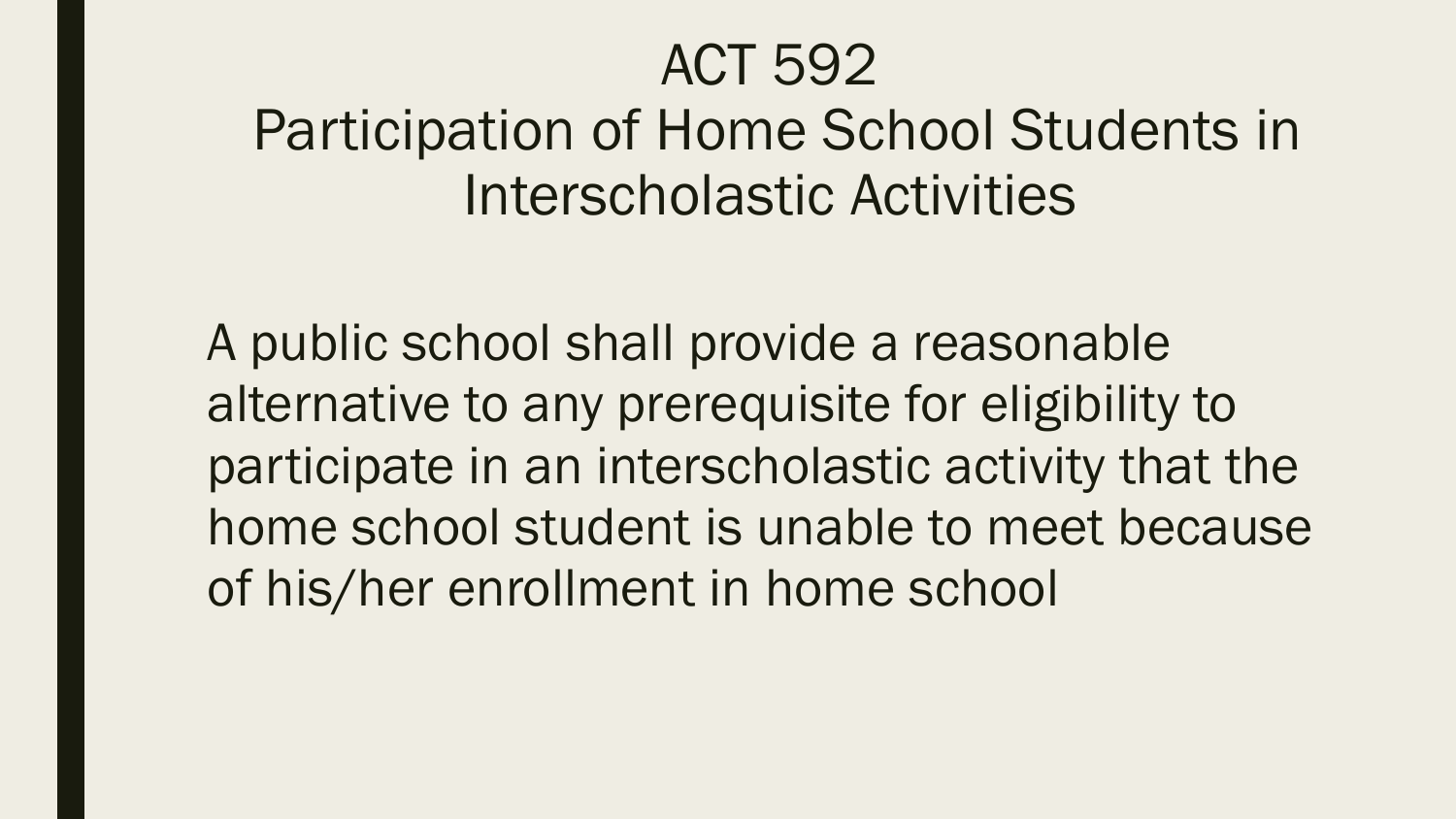Expands the eligibility requirements for students participating in the Succeed Scholarship Program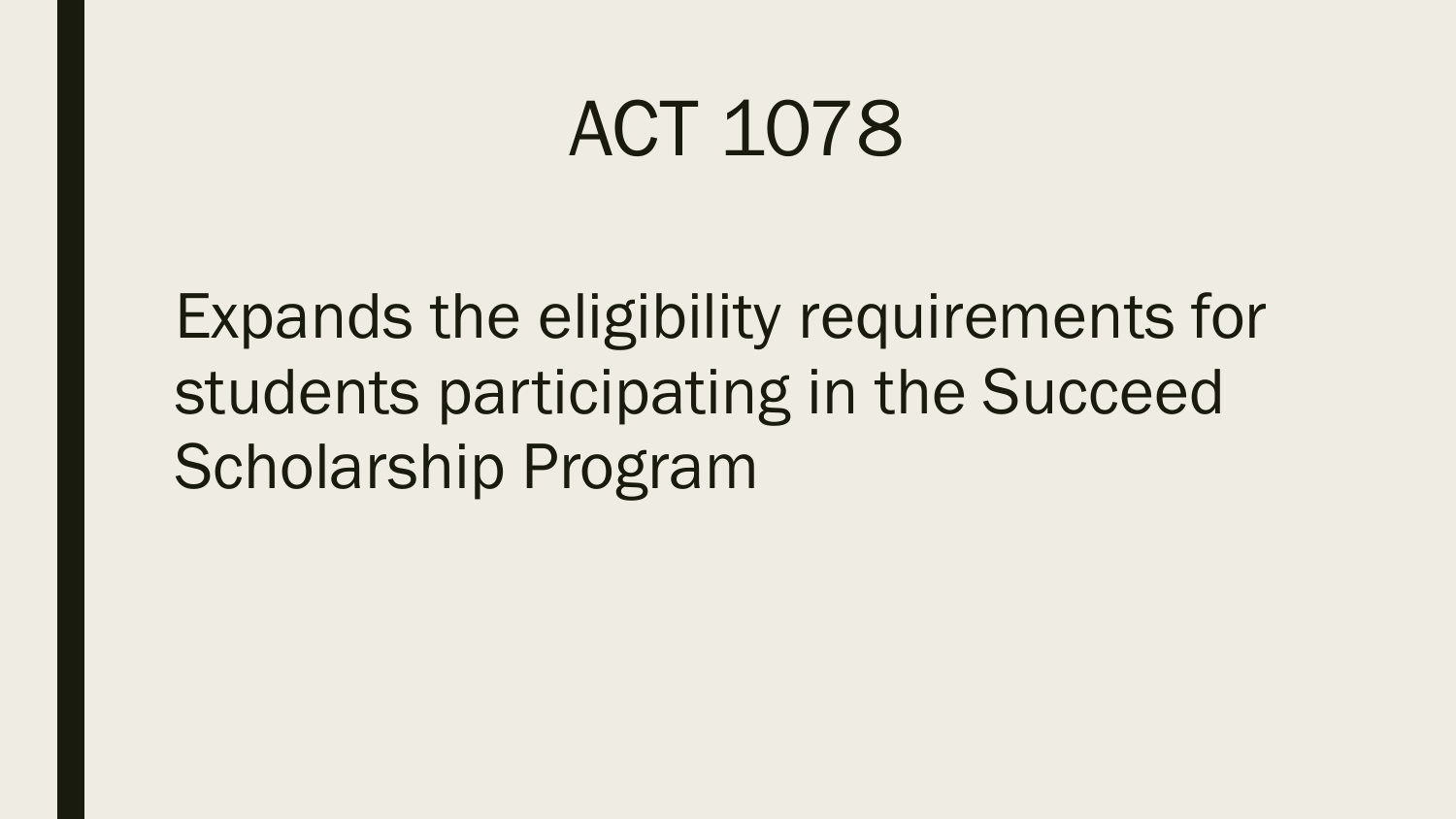## ENROLLMENT OR RE-ENROLLMENT OF A HOME SCHOOL STUDENT IN PUBLIC SCHOOL

- Home school students cannot be denied to enroll in a public school based on having attended home school
- Criteria the home school student is to have in place upon entering a public school
- Home school student(s) graduation requirements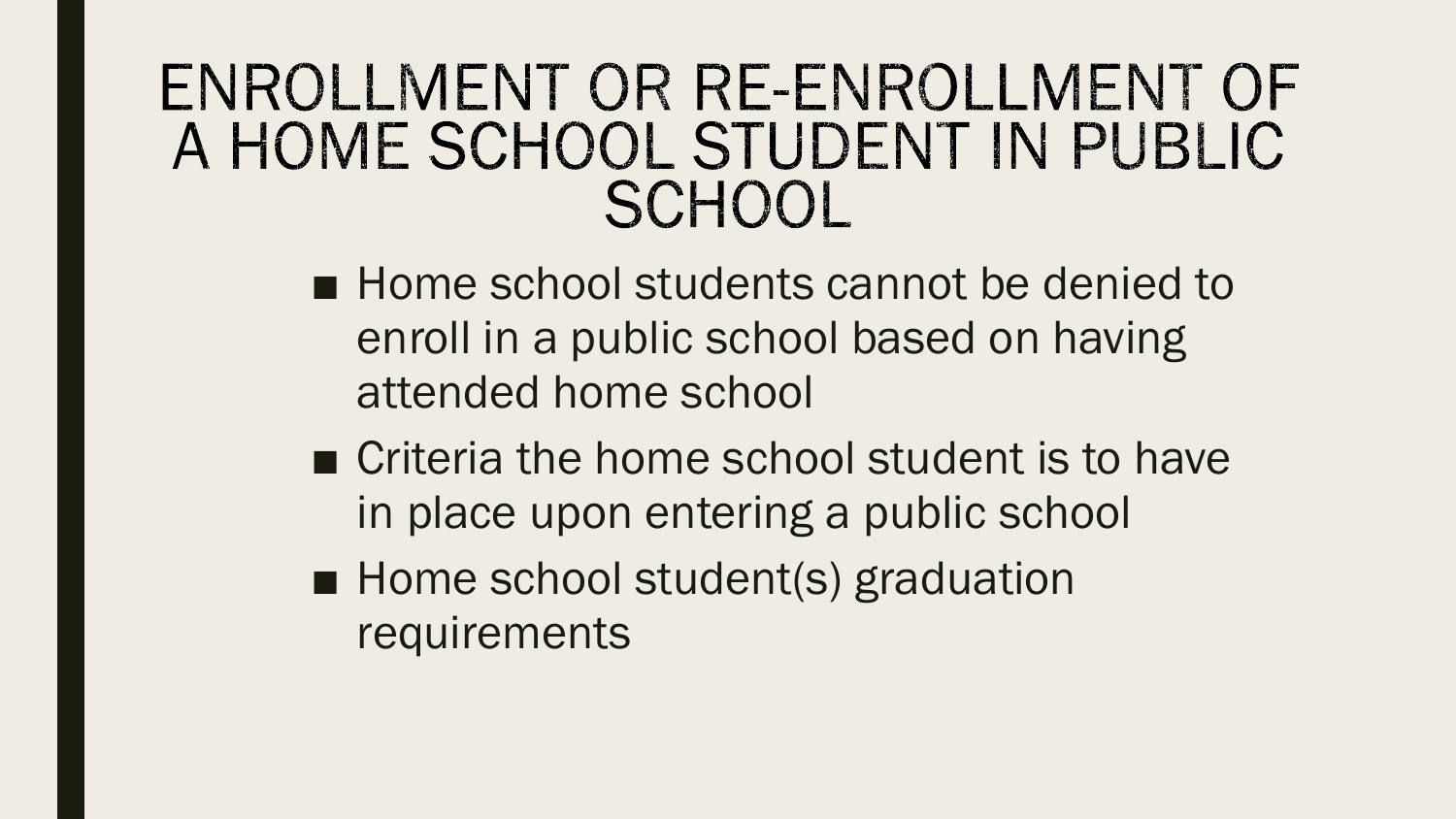# Eligibility to Home School

- No public school student will be eligible for enrollment in a home school if they are currently under disciplinary action for violation of any written school policy, including, but not limited to, excessive unexcused absences
- Public school students who are under disciplinary action by the local school district can be eligible for enrollment in a home school If:
	- *The superintendent or local school district board of directors chooses to allow the child to enroll in a home school*
	- *The disciplinary action against the student has been completed or the school semester has ended, whichever occurs first*
	- *The student has been expelled*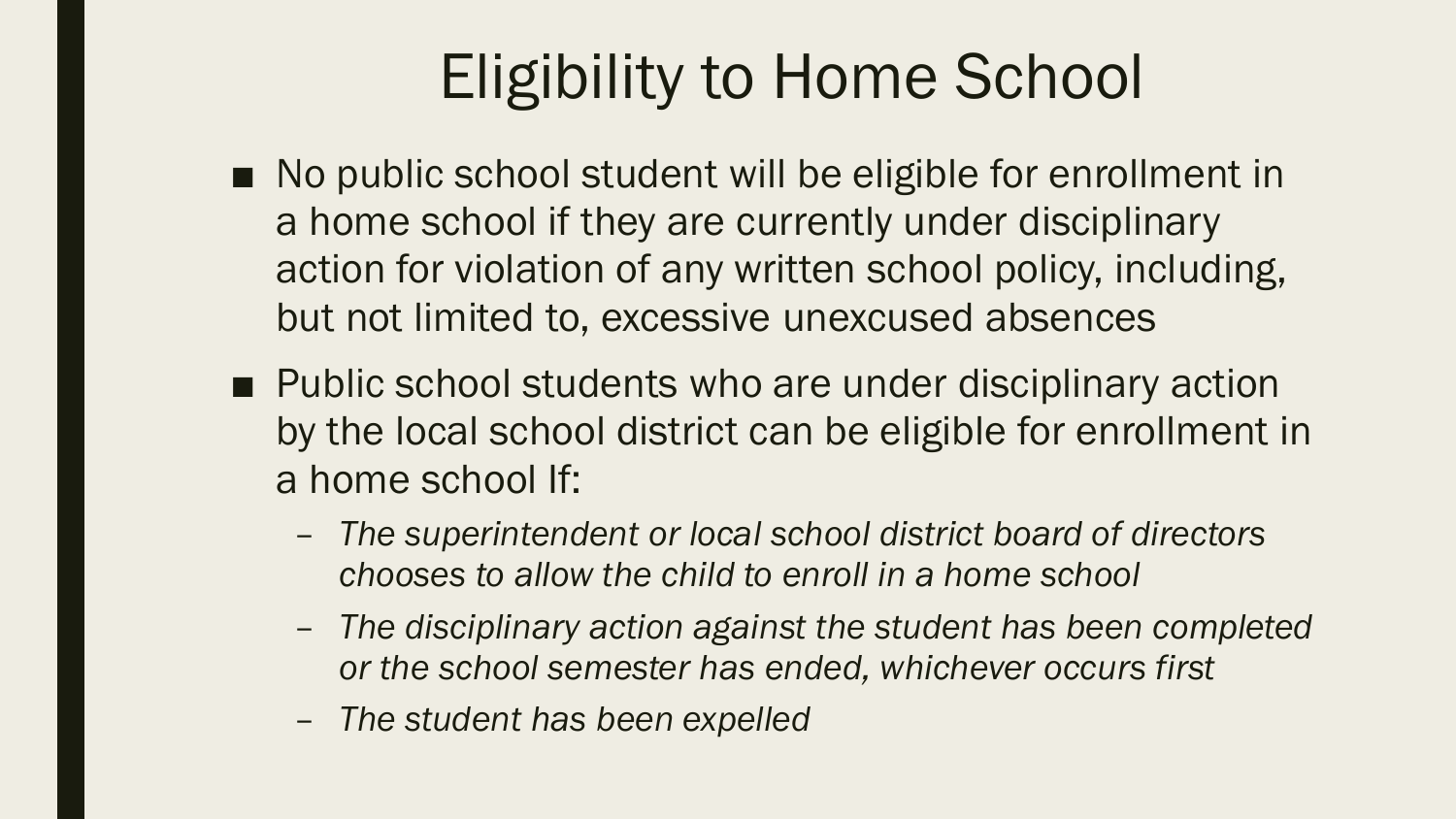#### APPLICATION – DOWNLOAD



(Do not modify/revise ADE forms) District LEA # 1701000 (District use only) Submit all forms to Superintendent's Office ONLY Check your local phone book or Arkansas Department Of Education website for district address Notice of Intent to Home School<br>Alexand Dipartment of Education-Home School Office (201) 682-1874

**Student Information** 

In accordance with the procedures established for the Implementation of Act 1117 of 1999, Ilwe hereby give notice to DAVID A. WOOLLY, Superintendent of the ALMA SCHOOL DISTRICT, CRAWFORD County, of mylour intent to provide home instruction to mylour own child(ren) located at: 12222, Little Rock, AR 72201, beginning date for 2018 - 2019 .:

| <b>Earth</b>            | (123) 456-7890      | 07/05/2018          |
|-------------------------|---------------------|---------------------|
| Name of parent/guardian | <b>Phone Number</b> | <b>Today's Date</b> |

No approval letter or curriculum will be sent.

|           |            |        | Student Name Date of Birth Gender Student Grade Level | Name and Address of School Last Attended | Seeking GED |
|-----------|------------|--------|-------------------------------------------------------|------------------------------------------|-------------|
| Randjunio | 03/06/2018 | Female |                                                       | Baker Elementry - Little Rock, AR        | Yes         |
| Smith     | 04/05/2016 | Female |                                                       | Judy Robinsoon - Little Rock, AR         | Yes         |

#### \*\*\* PARENTS/LEGAL GUARDIANS MUST FILE UPDATED FORMS EVERY YEAR. \*\*\*

#### DRIVER'S PERMIT/LICENSE SECTION

#### FOR STUDENTS 14 YEARS OF AGE OR OLDER who are obtaining a driver's permit or license during the 2017-2018 year.

Arkansas Department of Education Rules and Regulations Governing Home Schools 10.00 States: "A student enrolled in a home school shall present proof of home schooling in the form of a notarized copy of the Notice of Intent to Home School. The parentiquardian has the responsibility of providing the notarized copy." Please call the Home School Office at 501-682-1874 if you have questions. Make a copy of this form and have the COPY notarized when seeking a driver's permit or license.

#### **Notary Seal**

R

| <b>Signature of Notary</b> | Date | <b>Parent Signature</b> | Date |
|----------------------------|------|-------------------------|------|

#### Notice of Intent to Home School form must be filed every year.

By my signature below, I hereby certify and agree as follows:

1) I am the parent of legal guardian of the child(ren) listed below.

2) I have fully read and understand the terms of this form.

3) As of the date I sign this form, I hereby acknowledge that I am responsible for the education of my child(ren) listed below during the time for which home school instruction is provided.

| STUDENT'S FIRST, MIDDLE, AND LAST NAME | <b>DATE OF BIRTH</b> |
|----------------------------------------|----------------------|
| Randjunio, M, Pauljunior               | 03/06/2018           |
| <b>Smith M.Paul</b>                    | 04/05/2016           |

| Signature of Parent/Guardian | Date                       |
|------------------------------|----------------------------|
| 1234 4th Street              | (123) 456-7890             |
| <b>Address</b>               | Phone (area code & number) |
| Little Rock Arkansas 72201   | sri nett@gmail.com         |
| City State Zip               | E-mail                     |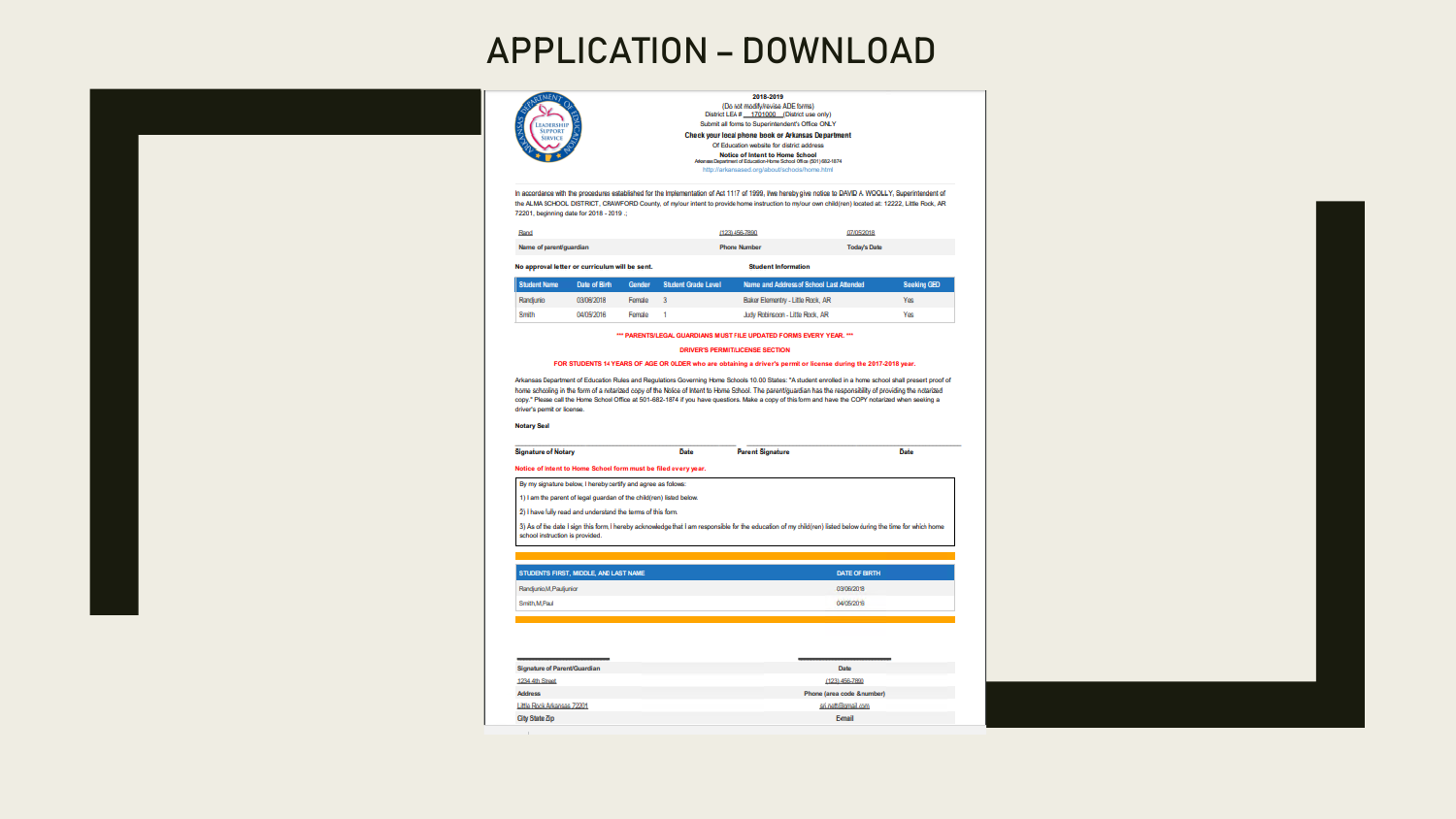#### APPLICATION – LOGOUT

|                        |   |               |     |                   |   |               |               |                |   |                     |          | Change Password<br><b>&amp;</b> Profile |
|------------------------|---|---------------|-----|-------------------|---|---------------|---------------|----------------|---|---------------------|----------|-----------------------------------------|
|                        |   |               |     |                   |   |               |               |                |   | Search:             |          | $\Phi$ Logout                           |
|                        | ÷ | <b>County</b> | ∴≑. | <b>Begin Date</b> | ÷ | <b>Status</b> | $\Rightarrow$ | <b>Comment</b> | ÷ | <b>Entered Date</b> | $\div$   | <b>Actions</b>                          |
| <b>SCHOOL DISTRICT</b> |   | PULASKI       |     | 07/19/2018        |   | Pending       |               |                |   | 07/19/2018          |          | 各<br>4p                                 |
|                        |   |               |     |                   |   |               |               |                |   |                     | Previous | $\mathbf{1}$<br>Next                    |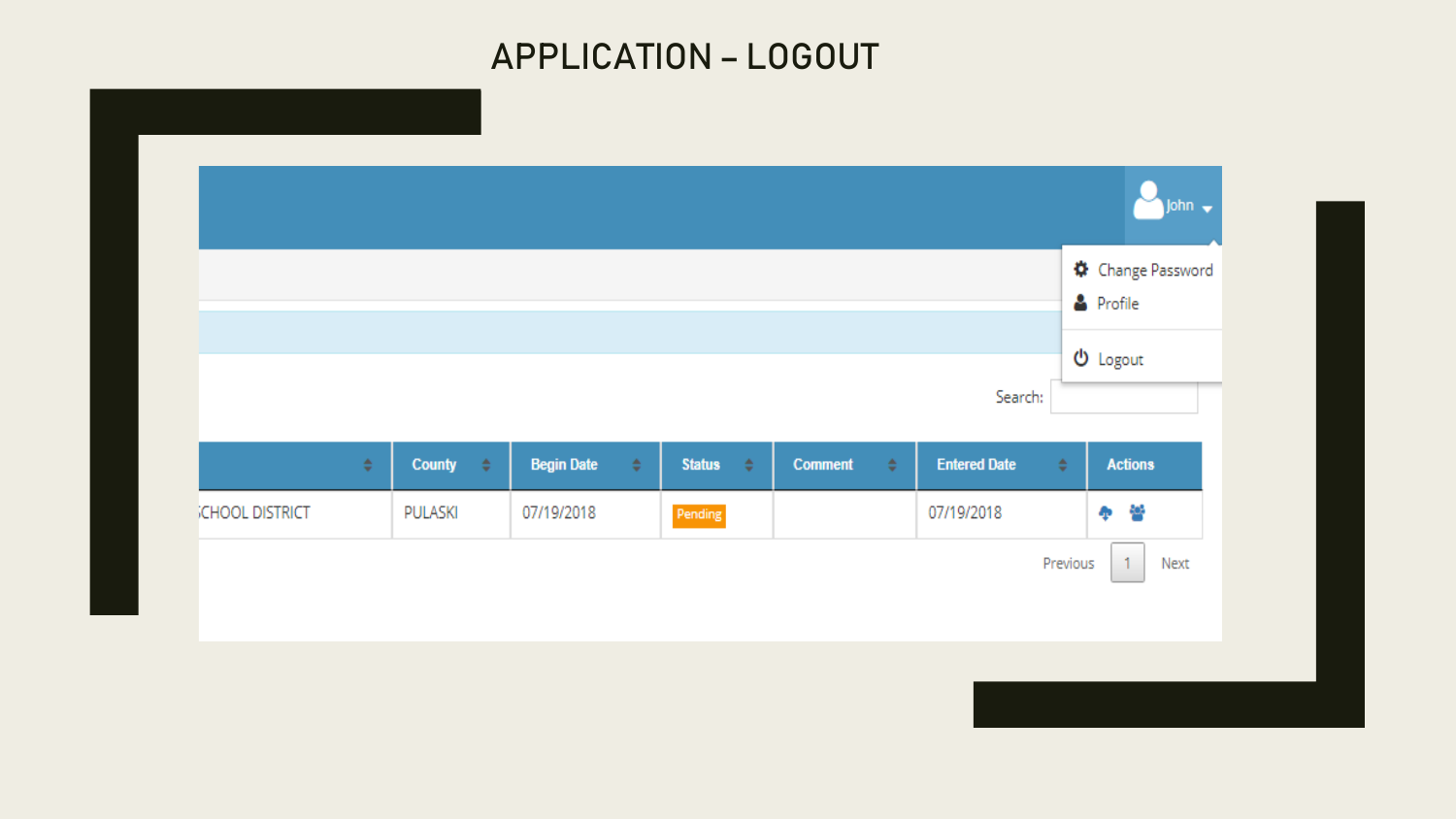# Webpage Additions

- [http://dese.ade.arkansas.gov/divisions/learning-services/home](http://dese.ade.arkansas.gov/divisions/learning-services/home-school/information-for-schools-and-districts)school/information-for-schools-and-districts
- This is the new addition to our Home School Webpage
	- If you will click on this link, you will find some useful information
	- It is updated often so always look here first for information you might be looking for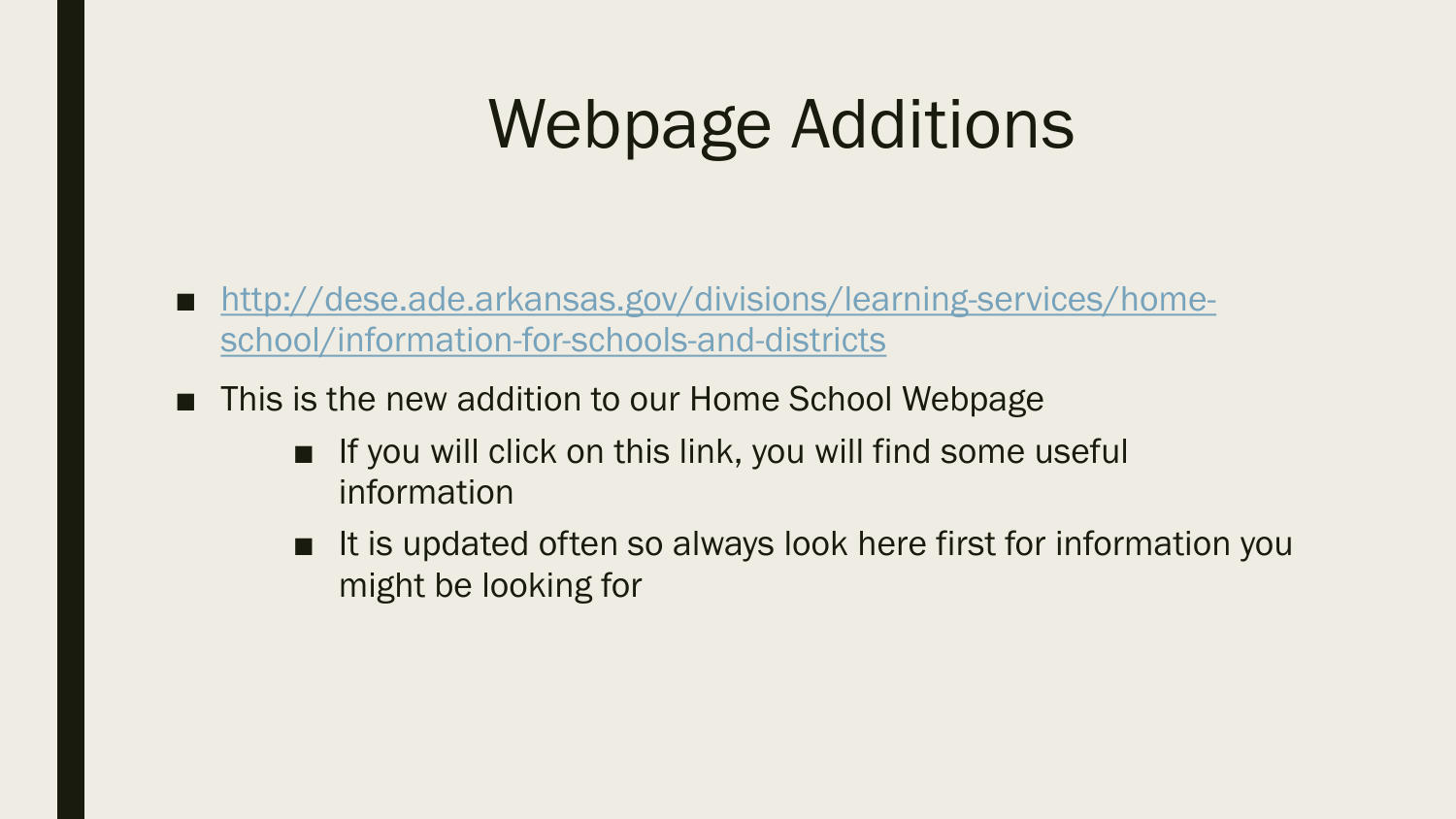## Reasons Frequently Stated for Leaving the Public School System

- Bullying from other students or from teachers
- Student is missing a lot of days and falling behind
- Student cries everyday and is unhappy
- Parent is unhappy with school and the way it is being run
- Parent does not feel child are safe (school shootings, etc.)
- Student anxiety
- Extensive traveling because of parent job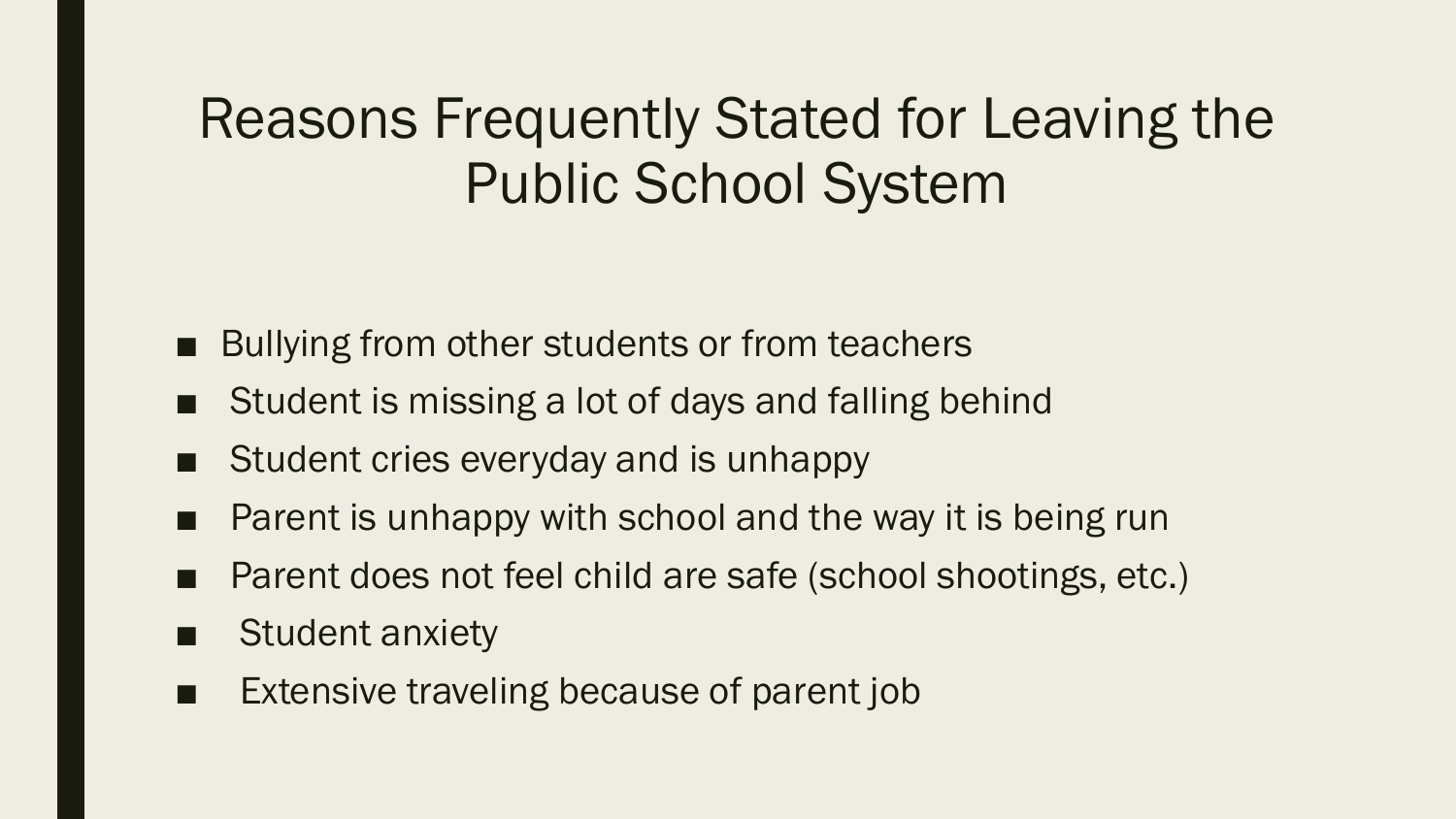# Home School Contact Changes

If you have personnel changes for home school please contact the DESE Office as soon as you get them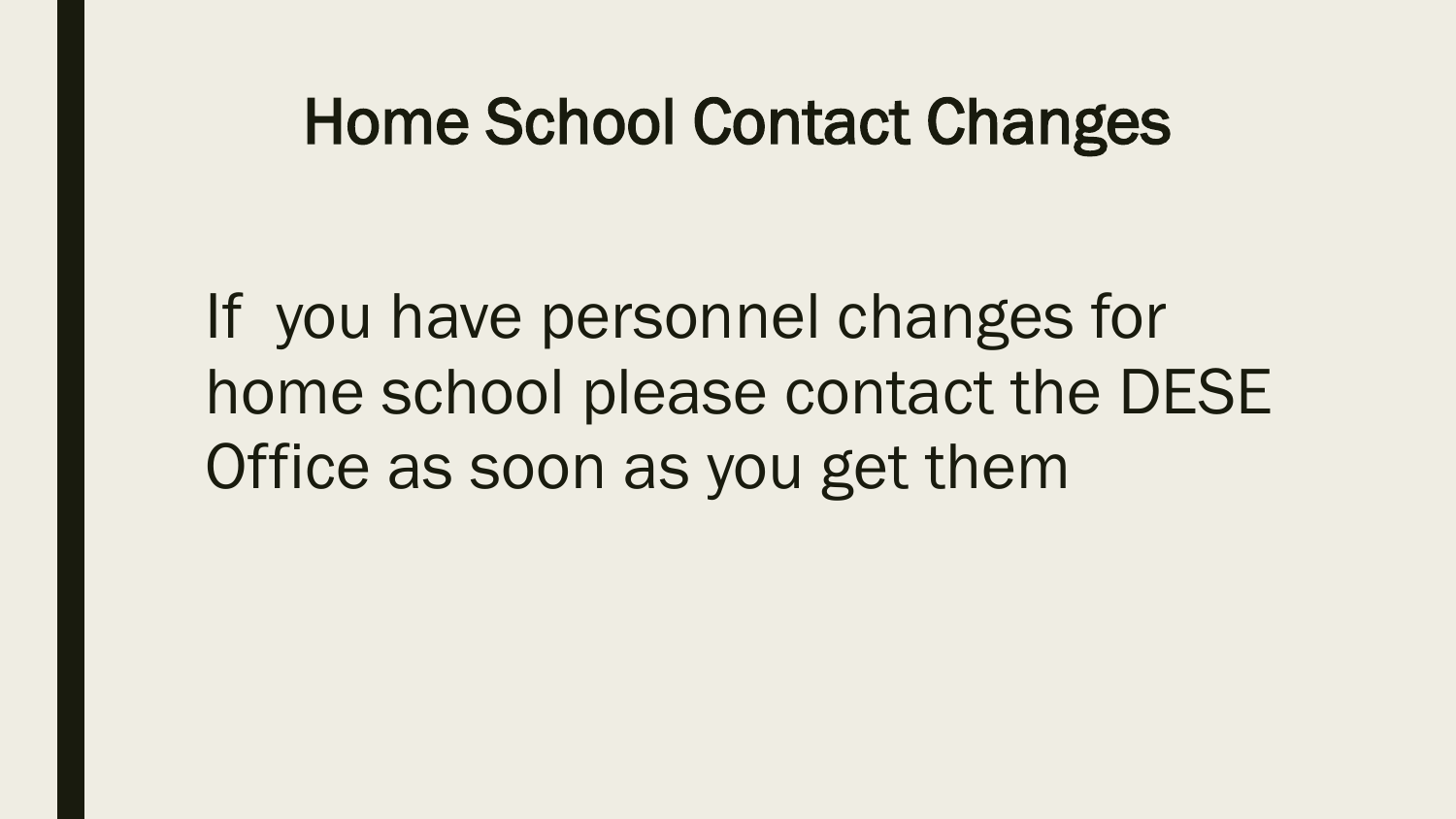# Time Well Spent

- I want to tell you how much I appreciate each and everyone of you. We have the best schools and it's because of your caring attitudes for your students and staff
- The kindness that you show your students, parents, and staff radiates throughout the communities and we get to hear about it on a daily basis
- If a student, parent, guardian, teacher, or even the janitor feels that you care about them it will not go unnoticed -they will work hard for you and support you
- I cannot say thank you enough from the home school office for embracing our home school students and keeping the lines of communication open for them and their parents; to assure them that you have their best interest at heart. This will pave the way for them to someday maybe step back into the public classroom whether it be as a student, parent, grandparent, or teacher